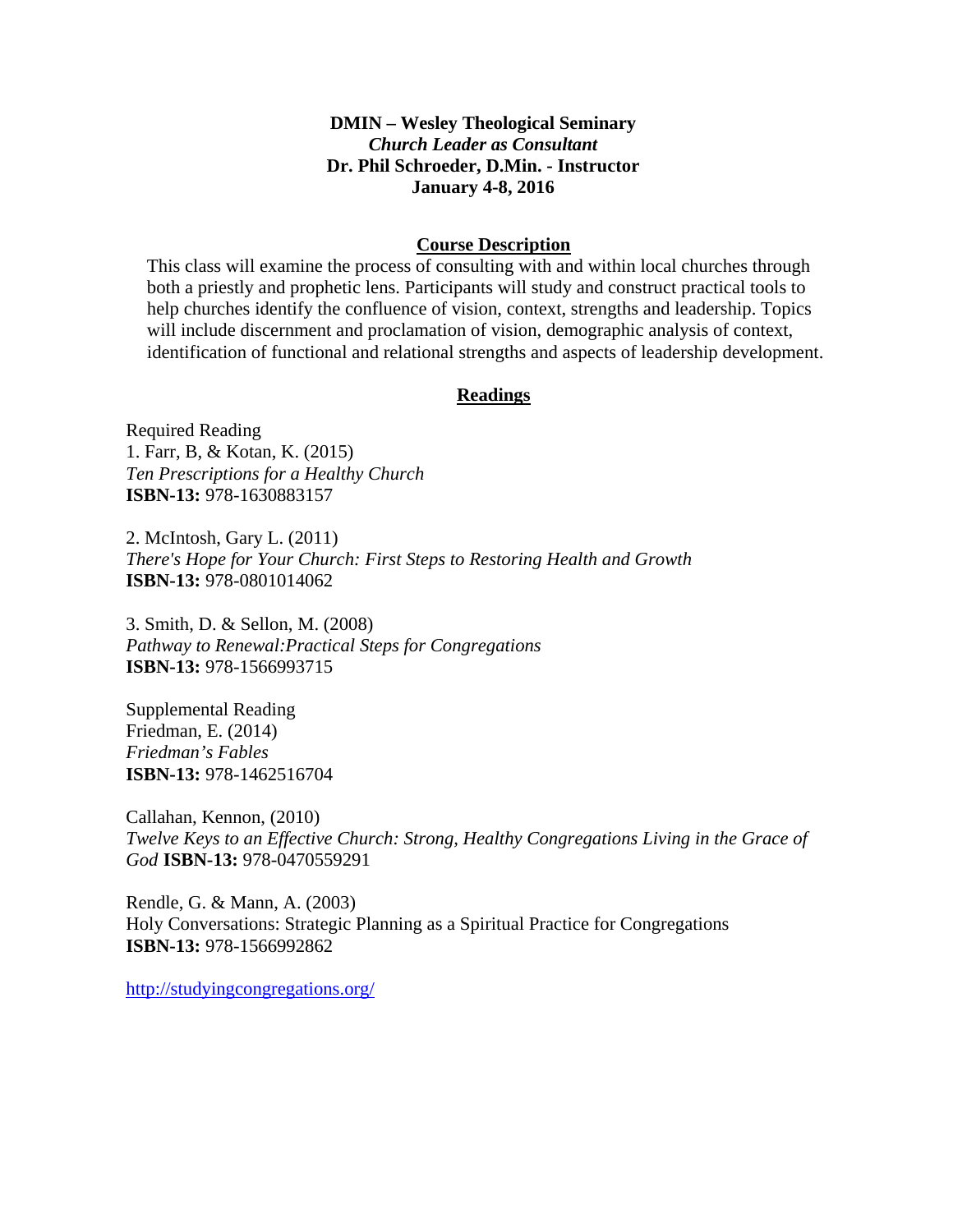#### **Suggested Readings**

Bandy, T. (2013) *See, Know & Serve the People Within Your Reach* **ISBN-13:** 978-1426774171

Barna, G *The Power of Vision: Discover and Apply God's Plan for Your Life and Ministry* **ISBN-13:** 978-0801017391

Baskette, M. P. (2014) *Real Good Church: How Our Church Came Back from the Dead, and Yours Can, Too* **ISBN-13:** 978-0829820027

Farr, B., Anderson, D. & Kotan, K. (2013) *Get Their Name: Grow Your Church by Building New Relationships ISBN-13: 978-1426759314* 

Farr, B., & Kotan, K. (2011) *Renovate or Die: 10 Ways to Focus Your Church on Mission* **ISBN-13:** 978-1426715860

Knight III, H. & Powe Jr. , F. D. (2006) *Transforming Evangelism: The Wesleyan Way of Sharing Faith* **ISBN-13***:* 978-0881774856

McIntosh, G. (2009) *Staff Your Church for Growth: Building Team Ministry in the 21st Century* **ISBN-13:** 978-0801090950

McIntosh, G. (2009) *Taking Your Church to the Next Level: What Got You Here Won't Get You There* **ISBN-13:** 978-0801091988

 McIntosh, G. & McMahan, A. (2012) *Being the Church in a Multi-Ethnic Community: why it matters and how it work*s **ISBN-13:** 978-0898274905

Oden, A. (2008) *God's Welcome: Hospitality for a Gospel-Hungry World* **ISBN-13:** 978-0829817355

Powe, D. (2012) *New Wine, New Wineskins: How African American Congregations Can Reach New Generations* **ISBN-13:** 978-1426742224

Rusaw, R. & Swanson, E. **(2004)** *The Externally Focused Church*  **ISBN-13:** 978-0764427404

Searcy, N. & Dykes, J. (2009) *Ignite: How to Spark Immediate Growth in Your Church* **ISBN-13:** 978-0801072161